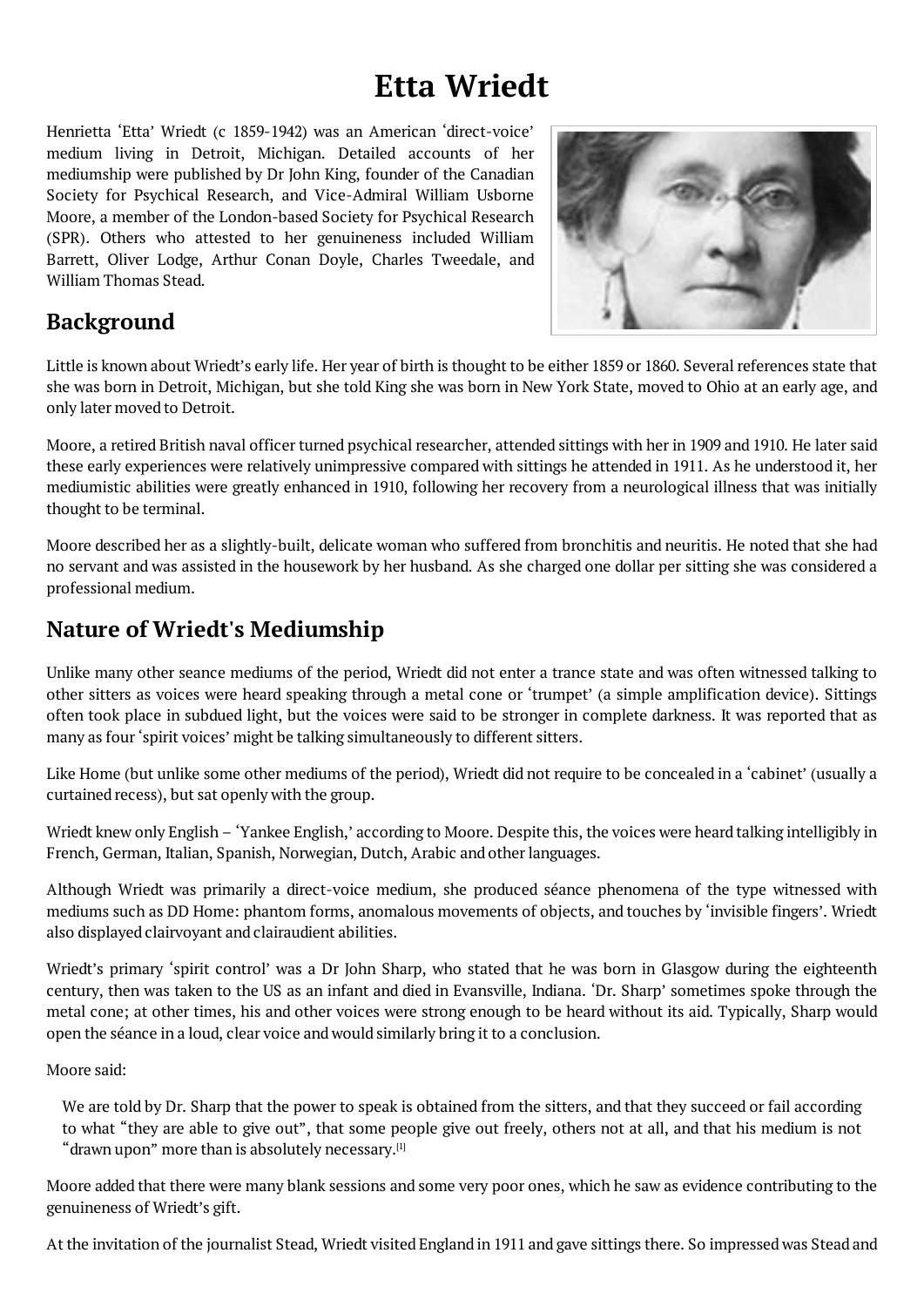Stead was on his way to America to accompany her to England for the return trip when he became a victim of the *Titanic* disaster. However, she agreed to urgings by members of Julia's Bureau to make the trip without him, and gave more demonstrations in 1912 and the following year.

## **Testimonies**

### **Chedo Miyatovich**

One communication reported by Moore was received by Count Chedo Miyatovich, a Serb diplomat, who sat with Wriedt on May 16, 1912 at Wimbledon. Miyatovich stated that he and a friend named Dr Hinkovitch sat near each other in the centre, Wriedt sitting on a chair near him.

She placed a tin speaking-tube (megalophon) in front of my friend. She started an automatic musical clock and put all the lights out, so that we sat in perfect darkness.

When a beautiful melody of a somewhat sacred character was finished by the clock, Mrs. Wriedt said to us that conditions were very good, and that we should be able not only to hear, but also to see some spirits. 'Yes,' she continued, 'here is the spirit of a young woman. She nods to you, Mr. Miyatovich; do you not see her?' I did not see her, but my friend saw a piece of oblong and illuminated fog. 'She whispers to me,' continued Mrs. Wriedt,' that her name is Mayell – Adela or Ada Mayell.'

I was astounded. Only three weeks ago died Miss Ada Mayell, a very dear friend of mine to whom I was deeply attached. But in that moment there was no other manifestation of her. She disappeared without saying anything more except her name.

Next moment a light appeared from behind the medium, and moved from the left to the right of the cabinet, as if carried by a soft breeze. There, in that slowly moving light, was not the spirit but the very person of my friend William T. Stead, not wrapt in white wrappers, as I have seen spirits at other séances, but in his usual walking costume! We both, I and Mrs. Wriedt, exclaimed loudly from joy. My friend Hinkovitch, who only knew Mr. Stead from photos, said: 'Yes, that is Mr. Stead!' [2]

Stead then told Miyatovich that Ada Mayell wanted to speak. 'She then spoke to me in her affectionate and generous manner, trying to reassure me on certain questions which had sadly preoccupied my mind since her death,' Miyatovich further reported, mentio[nin](#page-0-0)g that Ada referred to letters sent to him by her sister and niece. He continued:

Then, to my own and my Croatian friend's astonishment, a loud voice began to talk to him in the Croatian language. It was an old friend, a physician by profession, who died suddenly from heart disease. They continued for some time the conversation in their native tongue, of which I heard and understood every word. Mrs. Wriedt, for the first time in her life, heard how the Croatian language sounds. I and my Croatian friend were deeply impressed by what we witnessed that day, May 16<sup>th</sup>. I spoke of it to my friends as the most wonderful experience of my life.<sup>[3]</sup>

Miyatovich then arranged for Professor Margarette Selenka, a friend of Stead's who happened to be in London at the time, to sit with Wriedt on May 24. He accompanied her, while two others were present. Miyatovich stated:

After a short time from the beginning of the séance, we all saw Mr. Stead appear, but hardly for more than ten seconds. He disappeared, to reappear again somewhat more distinctly, but not so clearly as he appeared to me on May 16.

Stead then had a long conversation with Selenka and a short one with Miyatovich, reminding him of an incident two years earlier in his office at Mowbray House. Ada Mayell again spoke, followed by Miyatovich's mother, who spoke in her own Serbian language. Selenka then heard from her deceased husband, Professor Lorentz Selenka, and her mother, who died a year earlier, both speaking in German. A male friend of Selenka sang a German song, and asked her to join him, as they used to sing together in the old days, after which a number of spirits came for the other two sitters.<sup>[4]</sup>

#### **William Barrett**

While in England, Wriedt was occasionally controlled by 'John King' (Sir Henry Morgan when al[iv](#page-0-0)e, not to be confused with Dr John S King mentioned above and below) as it was explained that he was better acquainted with English people than Dr Sharp. Grayfeather, a North American Indian, also controlled at times.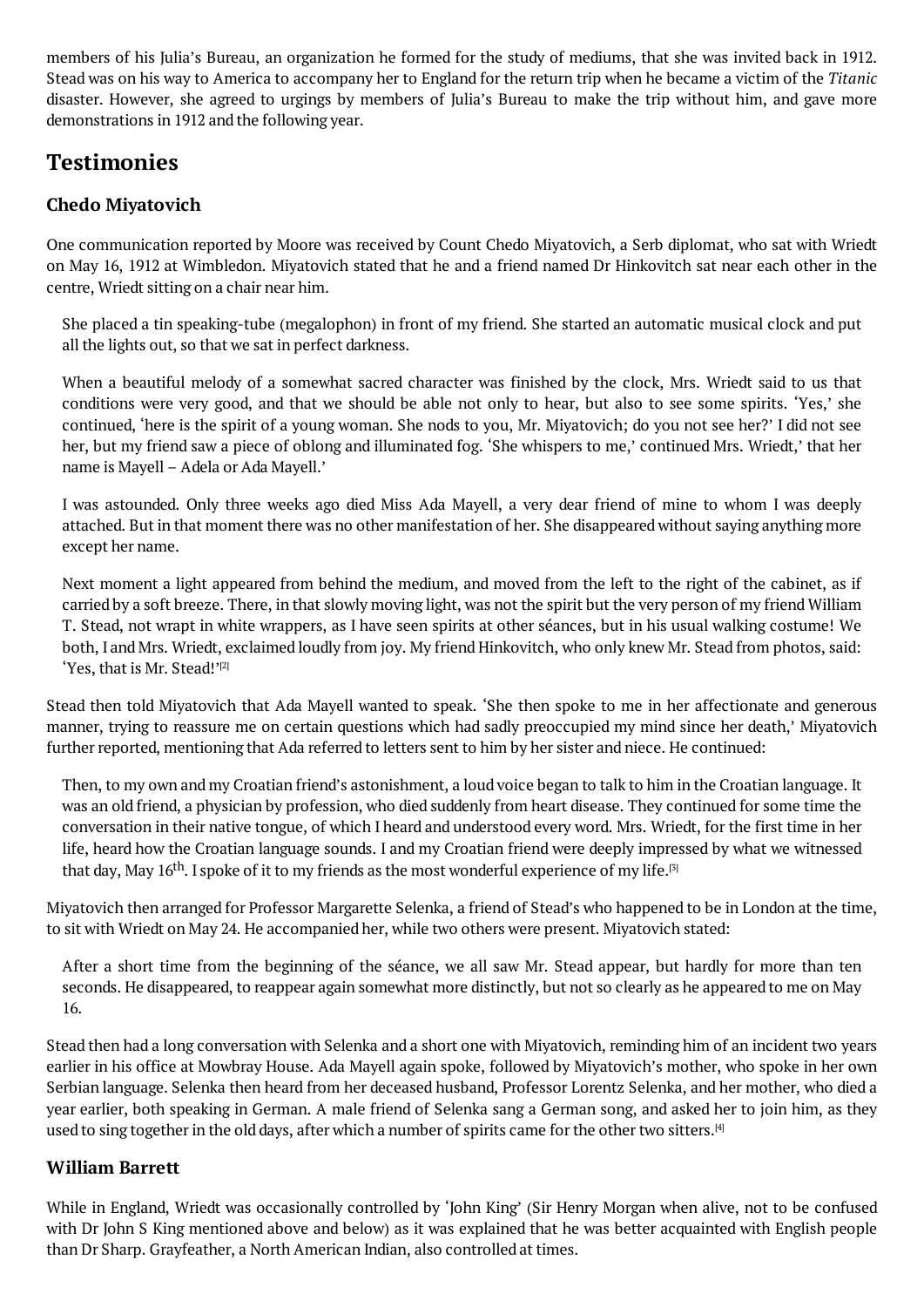number of others, then heard from 'Sidgwick.' He asked for the man's Christian name and the voice responded, 'Henry Sidgwick.' Henry Sidgwick had been a personal friend of Barrett's and was the first president of the Society for Psychical Research. Barrett asked if he was all right now. 'Sidgwick' replied: 'You mean the impediment in my speech, but I do not stutter now', [5] an accurate reference to Sidgwick when alive.

### **John S King**

King, an Ont[ar](#page-0-0)io physician, sat with Wriedt in November 1911, 44 days after the death of his wife May. He was immediately greeted by the voice of Dr Sharp.

He pointed out that I could not do much for the departed spirit, but that it could do much for me; that my worrying and fretting, or sorrowing, would only tend to hinder or delay her progress or advancement. He also advised me to take care of myself, told me that Hypatia, my spirit guide, was with her (May) and would speak with me.<sup>[6]</sup>

A deceased physician communicated briefly and then King's nephew, Jesse, spoke, offering evidential information while also telling King that it might be too early for 'Auntie May' to speak clearly or distinctly. Jesse was followed by Hypatia, who said that she had brought May.

Johnnie! Oh Johnnie! My dear Johnnie! It is I. It's May! It's your "Babe!" I am not dead, I am alive. I told you I would come if I could, and I am here. [7]

King commented that the names 'Johnnie' and 'Babe' were private pet names known to no one else.

May spoke with King for some [15](#page-0-0) minutes about personal matters, alluding among other things to the fact that he had placed jewelry and other of her personal belongings in a safety deposit box (King had done this two days earlier). She referred to relatives and friends by name, asking for her thanks to be conveyed to one particular person for having helped prepare her body for burial – another item of information that King was certain the medium could not have known. 'She talked as naturally about these things as she ever conversed with me in her home life, and she was always known as a shrewd business woman,' King wrote. [8]

#### **Charles Tweedale**

Charles Tweedale, [an](#page-0-0) Anglican priest and Vicar of Weston, told of his sitting with Wriedt on June 3, 1912:

During the course of this wonderful experience a voice announced itself as Frank Woodward and enquired for my wife, and spoke to her. This astounded her, for Frank Woodward was her former music master, of whom she had not heard for seventeen years, and who lived in the extreme north of England. Enquiry afterwards revealed the fact that he had died a year previously. [9]

According to Tweedale, Oliver Lodge sat with Wriedt on August 14, 1920, in daylight, and heard voices. Tweedale quoted Lodge as saying: 'I know that Wriedt is genuine. $^{\text{\tiny{[10]}}}$ 

### **Arthur Conan Doyle**

Arthur Conan Doyle reported on a sitting wit[h](#page-0-0) Wriedt, where deceased friends communicated, giving good evidence of their identities. One individual, a rather irritable Anglo-Indian, spoke exactly as he had in life, giving his name and alluding to facts of his lifetime. [11]

### **Florence Barrett**

Geraldine Cummins, a [m](#page-0-0)edium and author, stated that Florence Barrett, obstetrician and wife of William Barrett, told her she became convinced of survival through her sittings with Wriedt. Barrett heard many evidential facts uttered by the voices, but what impressed her more was that, when her relatives purported to communicate, 'the rather peculiar intonations of their voices were unmistakably reproduced.' $^{\left[ 12\right] }$ 

#### **ER Johnson**

Moore gives the detailed testimony of Colonel ER Johnso[n,](#page-0-0) a personal friend who attended seven séances with Wriedt in England during 1912. Of these two involved about 10 people, while the other five were private, between the medium and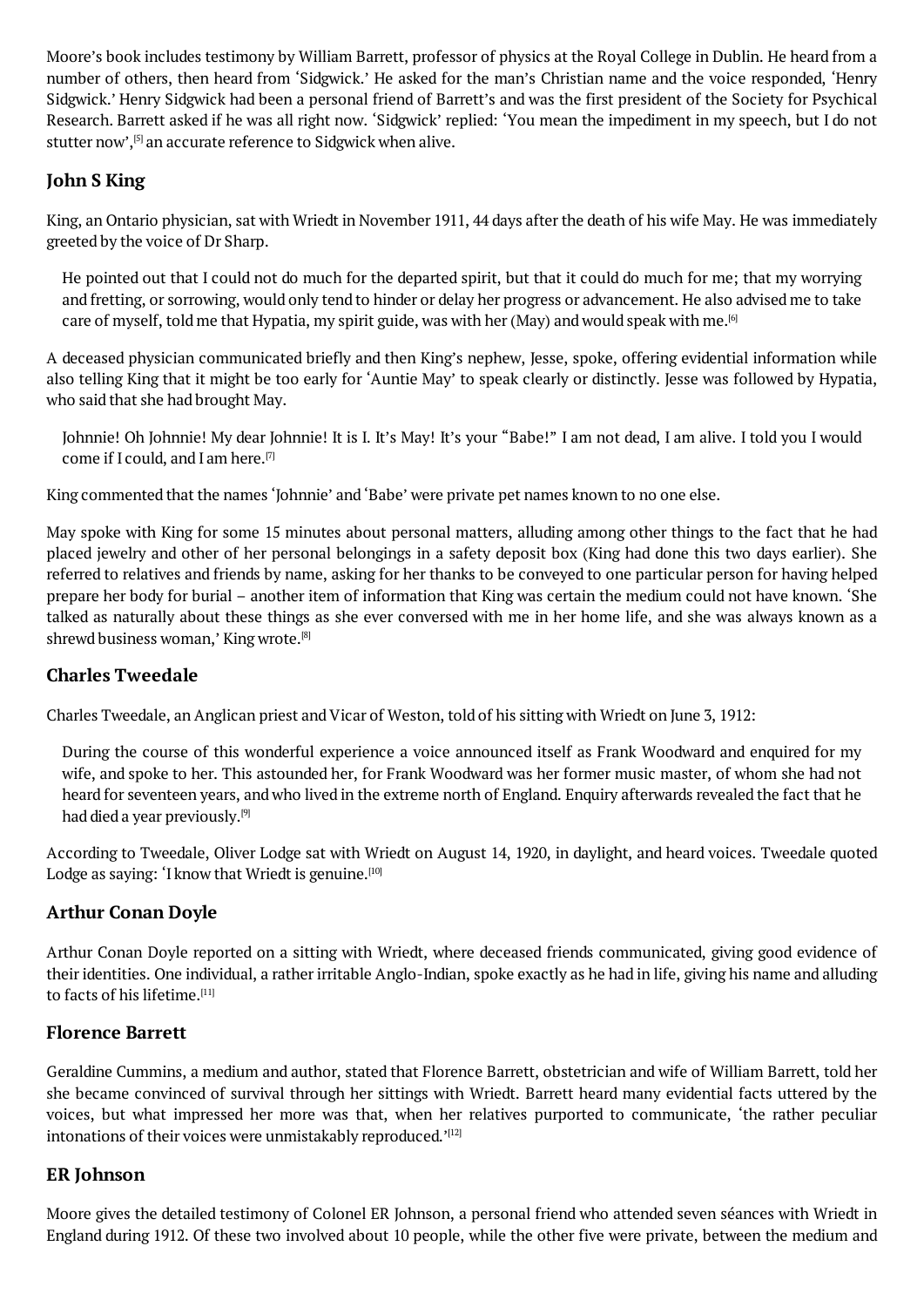Johnson reported:

The first séance, a private one, was in full daylight. The second, also private, was held in the red light of two shaded electric lamps, and the other five, including the two public séances, were in absolute darkness...

At the five private séances, I was only addressed by one voice that I could not hear sufficiently well to identify him or her. This was the first voice heard at the daylight séance. All the others were identified with certainty. They consisted of seven relatives, some of whom spoke only once, others on three or four occasions. Several times the individual conversations must have lasted from twenty minutes to half an hour, and related to incidents and events which could not have been known to the medium, and in some cases to anybody now living except myself. References were made to objects that have disappeared for twenty or thirty years, which were accurately described, and, on the other hand, to conversations and events which took place between séances.

Besides relatives, I was spoken to by seven personal friends and acquaintances, and three of these asked me to carry messages to living people. In one case, an incident was referred to which was entirely unknown to me, but which I afterwards ascertained to be quite correct...<sup>[13]</sup>

At one sitting, a man who had recently died asked Johnson to convey a message to his widow. Johnson did so, but at the following séance, the same man communicated and told Johnson that he had not given the message correctly, then repeated it. In rereading his notes from the fir[st](#page-0-0) sitting, Johnson discovered his error.

## **Fraud Allegation**

Relatively little sceptical comment exists on Wriedt compared with other high-profile mediums. The most frequently quoted incident appears to be a claimed 'exposure' in 1912 at the hands of the Norwegian physicist Kristian Birkeland, who took part in investigations of mediums organized by the Norwegian Society for Psychical Research.

[Birkeland] jumped up, switched on the electric light, and, before the Spiritualists could interfere, had snatched the two trumpets from the floor... So the curtain fell on one more glorious act in the Spiritualist drama. Mrs. Wriedt had put in the trumpet particles of metallic potassium which, meeting the moisture she had also thoughtfully provided, explained the "psychic movements." Close examination disclosed that on other occasions she had used Lycopodium seeds to produce the same effect.<sup>[14]</sup>

Whatever the exact circumstances, as is often the case with such assertions, the account bears little or no relation to what was observed in sittings with Wriedt, as reported by many credible witnesses.

Michael Tymn

## **Literature**

Cummins, Geraldine (1951). *Unseen Adventure*, Rider and Co., London.

Doyle, Arthur Conan (1926). *The History of Spiritualism*, Cassell & Co., Ltd., London, Vol. II.

King, John S. (1920). *Dawn of the Awakened Mind*, The James A. McCann Co.

McCabe, Joseph (1920). *Is Spiritualism based on Fraud?: The Evidence Given by Sir A.C. Doyle and Others Drastically Examined*. London: Watts & Co.

Moore, W. Usborne (1911). *Glimpses of the Next State*, Watts & Co., London.

Moore, W. Usborne (1913). *The Voices*, Watts & Co., London.

Tweedale, Charles L. (1947). *Man's Survival after Death*, The Psychic Book Club, London, fourth edition, Volume II.

## **References**

#### **Footnotes**